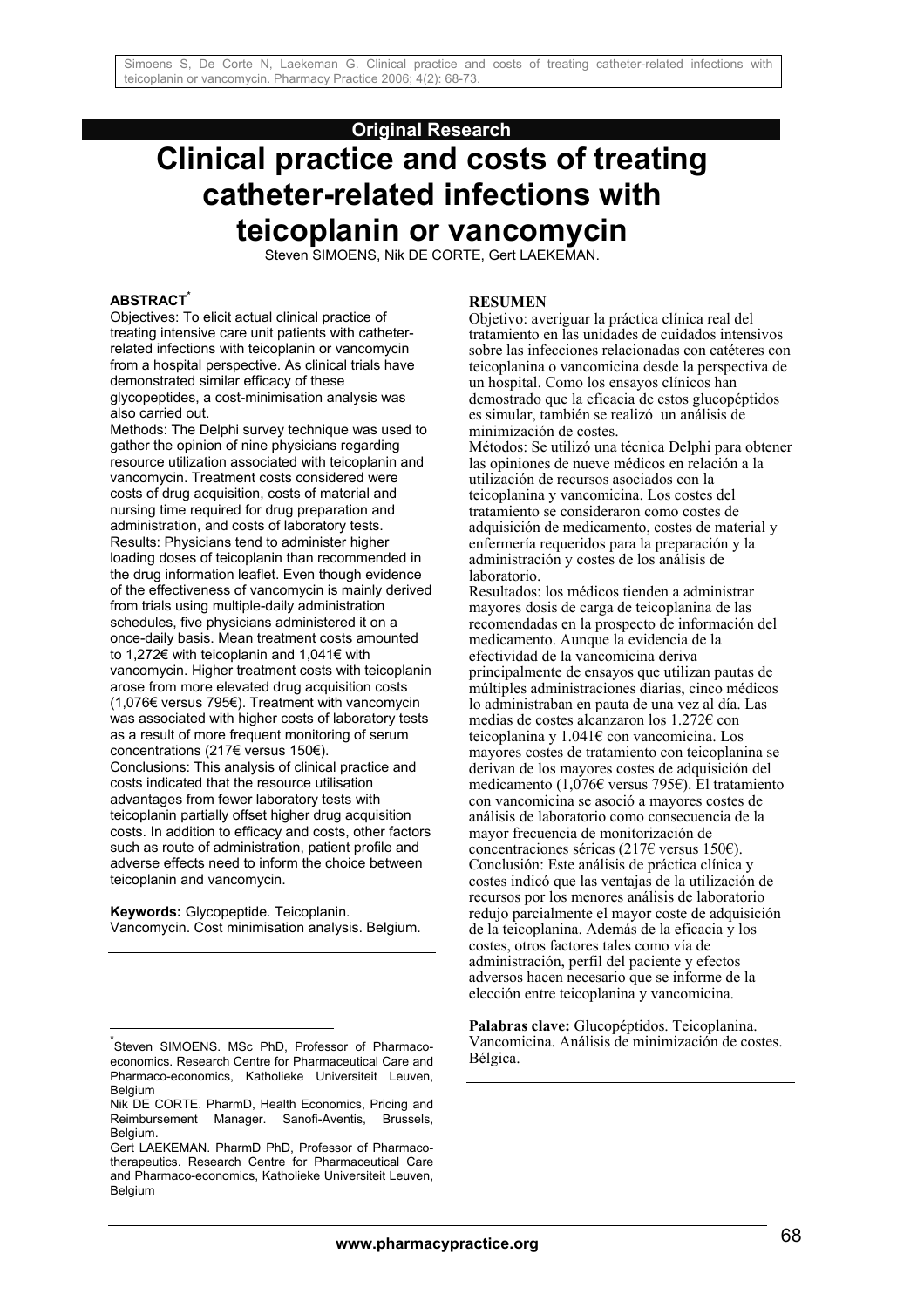## **(English)**

#### **INTRODUCTION**

Glycopeptides are used in the treatment of infections instigated by Gram-positive bacteria, particularly staphylococci, enterococci and<br>pneumococci. This family of antibiotics is This family of antibiotics is increasingly used as a result of the rising number of infections caused by organisms that are resistant to penicillin and methicillin. The two glycopeptides licensed for use in Belgium are teicoplanin and vancomycin. Comparative trials of teicoplanin and vancomycin have reported no significant differences in their efficacy, a common finding in the field of antibiotics.<sup>1,2</sup> However, potential differences in However, potential differences in treatment costs may play a role in the choice between these two glycopeptides. A cost comparison not only needs to take into account the higher drug acquisition costs of teicoplanin, but also explore the cost implications of any differences in delivery and monitoring of these two glycopeptides.

To date, there is little evidence of how teicoplanin and vancomycin are used in actual clinical practice and of the different cost drivers associated with their use (drug acquisition costs, costs of materials and nursing time required for drug preparation and administration, and costs of laboratory tests). Two studies have analysed patient records to determine resource utilisation and costs associated with treatment with teicoplanin and vancomycin. $3,4$ Although such an approach has the benefit of being precise and comprehensive, it is not straightforward to link resource utilisation information contained in patient records to the drug and type of infection under study when patients receive several drugs to treat multiple comorbidities. Moreover, analysing patient records is time- and resource-intensive. An alternative approach is to gather the opinion of practicing physicians to shed light on actual clinical practice and identify the various cost drivers associated with the use of teicoplanin and vancomycin.

The aim of this study is to carry out an economic evaluation of the use of teicoplanin and vancomycin in the treatment of intensive care unit patients with catheter-related infections in Belgium from a hospital perspective. In light of the similar efficacy of teicoplanin and vancomycin, the evaluation takes the form of a cost-minimisation analysis. In a first instance, information about the resource utilisation profile associated with teicoplanin and vancomycin is gathered from a panel of intensive care unit physicians. This allows us to elicit actual clinical practice in terms of dosing schedule, route of administration, and utilisation of laboratory tests with teicoplanin and vancomycin. In a second instance, resource utilisation is valued at unit costs pertaining to University Hospitals Leuven to identify which one of these two glycopeptides incurs the lowest treatment cost. The results of this study will be useful to intensive care unit physicians and hospital pharmacists wishing to gain additional

insight into clinical practice and costs of treatment with teicoplanin and vancomycin.

#### **METHODS**

A Delphi survey technique is used to map resource utilisation associated with teicoplanin and vancomycin in a hospital setting. This technique is frequently employed to correct for insufficient data by harnessing the experience of an expert panel.<sup>5</sup> It is a suitable instrument for eliciting resource<br>utilisation associated with teicoplanin and associated with teicoplanin and vancomycin given the lack of knowledge of actual clinical practice and lack of data on the various cost drivers associated with the use of these glycopeptides.

The Delphi technique seeks to attain consensus of opinion of an expert panel through consecutive rounds of structured questionnaires, interspersed by controlled feedback to participants. For the purposes of this study, nine intensive care unit physicians were selected to participate in the successive rounds of questionnaires. Only physicians who had extensive knowledge and clinical experience with using teicoplanin and vancomycin were enrolled. Physicians worked in general and university hospitals, geographically spread out across Belgium, in order to ensure representativeness of the sample and generalisability of results. An information letter was sent to physicians setting out the aims of the study and explaining the nature of their contribution as this has been shown to improve the validity of the Delphi technique.<sup>6</sup> Physicians received a fee for participation in the study.

The aim of the first round was to solicit the opinion of each individual physician with respect to resource utilisation associated with teicoplanin and vancomycin in treating intensive care unit patients with catheter-related infections. The initial questionnaire was piloted and validated by three opinion leaders in this area of clinical practice. Face-to-face interviews were employed in the first round because this has been found to increase response rates in successive rounds. $<sup>7</sup>$ </sup> The questionnaire contained a mix of open-ended and closed questions about dosage of teicoplanin and vancomycin, duration of treatment with glycopeptides, material required to prepare and administer teicoplanin and vancomycin, and utilisation of laboratory tests (microbiology test and serum level monitoring to determine the appropriate dose and avoid toxic levels). Other tests such as haematology and biochemistry tests that are carried out daily on intensive care unit patients irrespective of the presence or absence of a catheter-related infection were not taken into account as these do not generate an incremental cost.

Adverse effects were not considered given that the adopted methodology is not suitable for eliciting differences in the frequency of adverse events associated with treatment with teicoplanin and vancomycin. Such information about the frequency of adverse events is better derived from randomised controlled trials or large observational databases.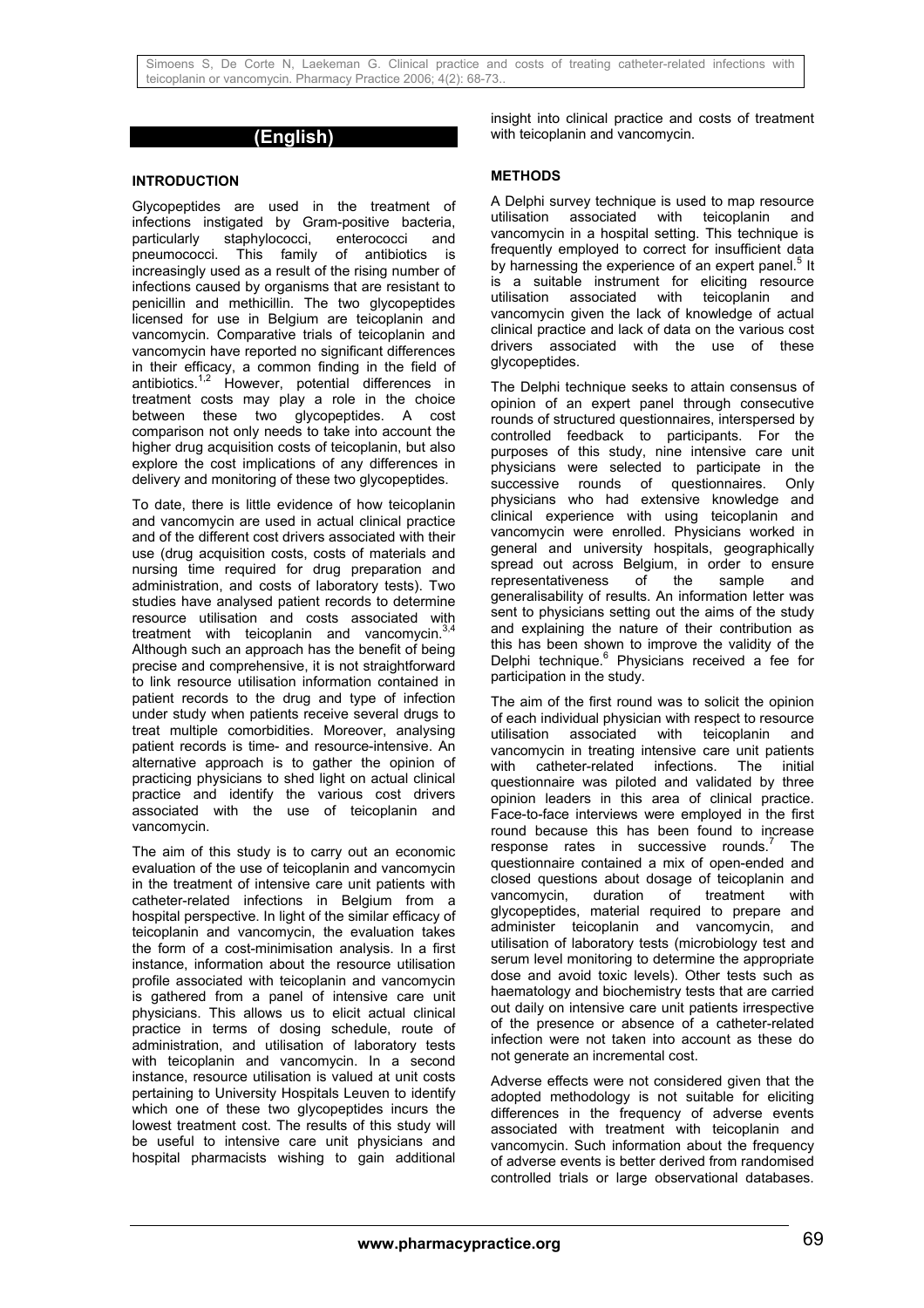Moreover, previous evidence suggests that costs associated with treating adverse events are likely to be small given that nephrotoxicity and ototoxicity are relatively uncommon with teicoplanin and with vancomycin (except for patients with renal failure or patients who are given concomitant .<br>aminoglycosides).<sup>8</sup>

The findings of the initial questionnaire were summarised using descriptive statistics and fed back to participants through a second questionnaire. The second questionnaire was completed by means of a telephone interview. In this second round, each physician was confronted with the responses of all participants and was given an opportunity to modify his/her answers, taking into account the experience of colleagues. Although the number of rounds that can be undertaken is in principle not limited, evidence suggests that two rounds are sufficient to reach consensus of opinion of the expert panel.<sup>9</sup>

Data on the resource utilisation profile associated with teicoplanin and vancomycin were subsequently combined with information about unit costs pertaining to 2005 to generate cost estimates. Drug unit costs reflect official prices charged by pharmaceutical companies to hospitals and do not take into account possible discounts that hospitals may obtain. Other unit costs of materials, laboratory tests and nursing time pertain to University Hospitals Leuven, a 1,900-bed hospital where physicians and residents carry out more than 18,000 major procedures on inpatients per year. Unit costs of laboratory tests not only incorporate the acquisition cost, but also overheads of infrastructure, supervision and production. The unit cost of nursing time is based on the gross wage of a nurse with 12 years of experience working in the intensive care unit. All data were processed and analysed using Microsoft Excel.

## **RESULTS**

Table 1 displays the resource utilisation profile associated with teicoplanin and vancomycin in the treatment of intensive care unit patients with catheter-related infections, based on consensus from the expert panel. Results of the first and second questionnaire were consistent, with only marginal changes related to administration of vancomycin being reported. The fact that consistency was reached after only two rounds of questionnaires informed the decision not to carry out any additional rounds.

With respect to the dosing schedule, a loading dose is required for teicoplanin. Although a loading dose of 400-800 mg/day is recommended, physicians tended to use a higher median dose of 1,200 mg/day in actual clinical practice. The maintenance dose was in line with the recommendations of the drug information leaflet, amounting to 400 mg/day for teicoplanin and 2,000 mg/day for vancomycin. Treatment duration of 12 days was similar with teicoplanin and vancomycin.

The majority of physicians (five out of nine) administered teicoplanin by intravenous injection.

One physician preferred intravenous perfusion with pump and two physicians chose perfusion with drip. One physician opted for perfusion with pump half of the time and perfusion with drip the other half of the time. Although administration of teicoplanin by intramuscular injection is feasible, this was not done in actual clinical practice. Vancomycin was administered by perfusion with pump by all nine physicians. Five physicians administered vancomycin once daily, three physicians preferred a<br>twice-daily schedule, and one physician twice-daily schedule, and one physician administered every six hours. Real-life adherence of most physicians to a once-daily administration schedule can be questioned given that evidence of the effectiveness of vancomycin is mainly derived from trials using a multiple-daily administration schedule.

| 1. Resource utilisation profile associated with<br>Table |                    |                |  |
|----------------------------------------------------------|--------------------|----------------|--|
| teicoplanin and vancomycin                               |                    |                |  |
|                                                          | Teicoplanin        | Vancomycin     |  |
| Loading dose (mg/day)                                    |                    |                |  |
| Respondents                                              | n=9                |                |  |
| Median                                                   | 1,200              |                |  |
| Range                                                    | 800-1,600          |                |  |
| Maintenance dose (mg/day)                                |                    |                |  |
| Respondents                                              | $n=9$              | $n=9$          |  |
| Median                                                   | 400                | 2,000          |  |
| Range                                                    | 360-800            | 1,500-3,000    |  |
| Duration of treatment (days)                             |                    |                |  |
| Respondents                                              | $n=7$              | $n=6$          |  |
| Median                                                   | 12                 | 12             |  |
| Range                                                    | $3 - 15$           | $7 - 15$       |  |
| Number of physicians who administer by:                  |                    |                |  |
| Respondents                                              | $n=9$              | $n=9$          |  |
| Intravenous injection                                    | 5(56%)             | $0(0\%)$       |  |
| Intravenous perfusion                                    |                    |                |  |
| with pump                                                | 1.5(17%)           | 9 (100%)       |  |
| with drip                                                | 2.5(28%)           | $0(0\%)$       |  |
| Intramuscular injection                                  | $0(0\%)$           | $0(0\%)$       |  |
| Frequency of laboratory tests (number/week)              |                    |                |  |
| Respondents                                              | $n=9$              | $n=9$          |  |
| Microbiology test                                        |                    |                |  |
| Median                                                   | $\overline{2}$     | 2              |  |
| Range                                                    | $0 - 7$<br>$0 - 7$ |                |  |
| Serum level monitoring test                              |                    |                |  |
| Median                                                   | 0                  | 7              |  |
| Range                                                    | $0 - 7$            | $3 - 7$        |  |
| Nursing time (minutes)                                   | 7                  | $\overline{2}$ |  |

The use of teicoplanin and vancomycin may be accompanied by the need to conduct laboratory tests. No differences were observed in the number of microbiology tests performed per week between teicoplanin and vancomycin. Only two out of nine physicians monitored serum concentrations during treatment with teicoplanin. This contrasts with treatment with vancomycin, during which all nine physicians monitored serum concentrations.

The resource utilisation profile associated with teicoplanin and vancomycin was valued at unit costs displayed in Table 2 to attain cost estimates. Mean costs of treating intensive care unit patients with catheter-related infections amounted to 1,272 € with teicoplanin and 1,041  $\epsilon$  with vancomycin (see Table 3). Higher treatment costs with teicoplanin can be attributed to more elevated drug acquisition costs (1,076 € versus 795 €) and higher costs of nursing time required for drug preparation and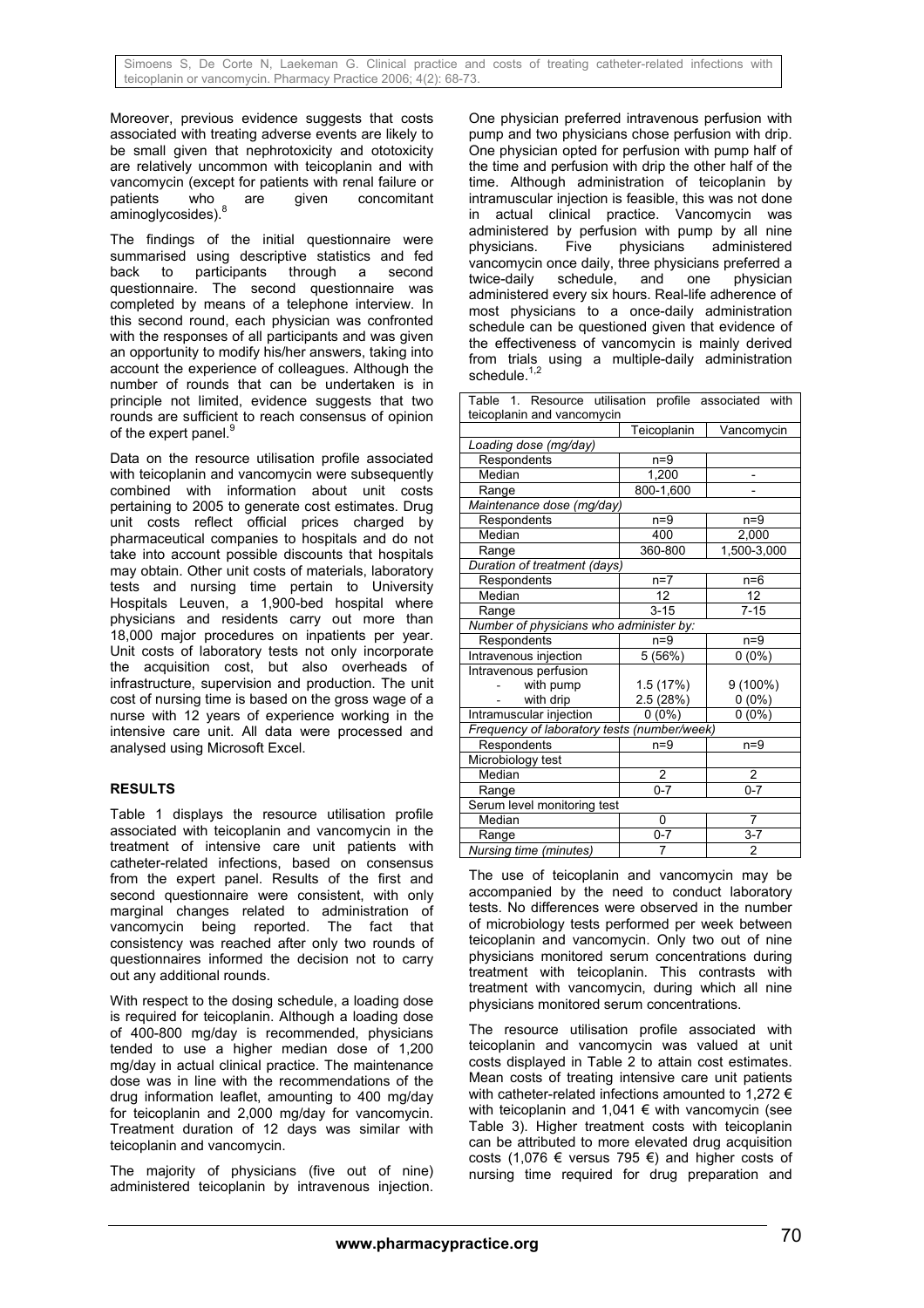administration (42  $\epsilon$  versus 21  $\epsilon$ ). Given the similar treatment duration with teicoplanin and vancomycin, the more elevated drug acquisition costs with teicoplanin arose from its higher unit cost, which is more than double that of vancomycin (see Table 2). The practice of monitoring serum concentrations during treatment with vancomycin contributed to higher costs of laboratory tests with vancomycin (150 € versus 217 €).

| Table 2. Unit costs associated with treatment with                     |                        |  |  |  |  |
|------------------------------------------------------------------------|------------------------|--|--|--|--|
| teicoplanin and vancomycin                                             |                        |  |  |  |  |
|                                                                        | Unit cost $(\epsilon)$ |  |  |  |  |
| Drug unit costs                                                        |                        |  |  |  |  |
| Teicoplanin 200 mg vial                                                | 38.59                  |  |  |  |  |
| Teicoplanin 400 mg vial                                                | 73.49                  |  |  |  |  |
| Vancomycin 500 mg vial                                                 | 16.00                  |  |  |  |  |
| Vancomycin 1,000 mg vial                                               | 28.80                  |  |  |  |  |
| Unit costs of materials required for preparation and<br>administration |                        |  |  |  |  |
| 10 ml ampoule of water                                                 | 0.27                   |  |  |  |  |
|                                                                        |                        |  |  |  |  |
| 20 ml ampoule of water                                                 | 0.36<br>1 4 4          |  |  |  |  |
| 100 ml container of physiological                                      |                        |  |  |  |  |
| saline                                                                 |                        |  |  |  |  |
| Syringe                                                                | 0.10                   |  |  |  |  |
| Perfusion with pump                                                    | 1.70                   |  |  |  |  |
| Perfusion with drip                                                    | 0.90                   |  |  |  |  |
| Unit costs of laboratory tests                                         |                        |  |  |  |  |
| Microbiology test                                                      | 30.17                  |  |  |  |  |
| Serum level monitoring:                                                |                        |  |  |  |  |
| - teicoplanin                                                          | 22.70                  |  |  |  |  |
| - vancomycin                                                           | 4.61                   |  |  |  |  |
| Unit cost of nursing time                                              |                        |  |  |  |  |
| Gross wage per hour                                                    | 34.47                  |  |  |  |  |

The disparity in treatment costs between teicoplanin and vancomycin originated from differences in drug acquisition costs and costs of laboratory tests. However, the magnitude of these cost drivers is likely to vary across hospitals. The extent to which unit costs would need to change in order for treatment costs with teicoplanin to be equal to that with vancomycin was investigated by means of a

Table 3. Treatment costs with teicoplanin and vancomycin

threshold analysis. For instance, hospitals may vary in their ability to negotiate discounts with respect to drug acquisition. If the unit cost of teicoplanin would fall by 21%, mean treatment costs per patient would be the same with teicoplanin and vancomycin. The unit cost of the serum level monitoring test is also likely to vary and depends, for instance, on the number of tests that are carried out at a hospital during a year.<sup>10</sup> The lower unit cost of monitoring serum levels with vancomycin as compared with teicoplanin (4.61 € versus 22.7 €) reflects the fact that University Hospitals Leuven predominantly treats intensive care unit patients with catheterrelated infections with vancomycin. In hospitals that rely less on vancomycin, the unit cost of monitoring serum levels with vancomycin is likely to be higher. No difference in mean treatment costs per patient between teicoplanin and vancomycin would be observed if the unit cost of monitoring serum concentrations with vancomycin would increase from 4.61  $\epsilon$  to 23.20  $\epsilon$  and the unit cost with teicoplanin remained constant.

A sensitivity analysis was carried out to examine the impact on the findings of the uncertainty surrounding the time needed to prepare and administer teicoplanin and vancomycin. Preparation of teicoplanin may take more time given that rapid reconstitution leads to frothing. Therefore, our basecase analysis assumed that teicoplanin took seven minutes to prepare and administer as opposed to two minutes with vancomycin. A Scottish study, however, observed that administration of vancomycin was slower, leading to an identical nursing time required for preparation and administration of 12 minutes for teicoplanin and vancomycin. $3$  If these estimates would be used, mean treatment costs per patient would amount to 1,302 € with teicoplanin as compared to 1,146 € with vancomycin.

|                     | Treatment with teicoplanin |                  | Treatment with vancomycin |                  |
|---------------------|----------------------------|------------------|---------------------------|------------------|
|                     | Costs $(\epsilon)$         | % of total costs | Costs $(\epsilon)$        | % of total costs |
| Drug acquisition    | 1.076<br>(367-1,790)       | 83%              | 795<br>(496-1,442)        | 75%              |
| Drug administration | $4(1-8)$                   | 0%               | $9(8-11)$                 | 1%               |
| Laboratory tests    | 150 (0-302)                | 14%              | 217 (48-340)              | 22%              |
| Nursing time        | 42 (12-60)                 | 3%               | 21 (11-32)                | 2%               |
| Total               | 1.272<br>(411-1,965)       | 100%             | 1.041<br>(584-1,637)      | 100%             |

## **DISCUSSION**

This study has contributed to eliciting actual clinical practice related to the use of teicoplanin and vancomycin in the treatment of intensive care unit patients with catheter-related infections. The findings indicate that physicians administer higher loading doses of teicoplanin than recommended in the drug information leaflet. Although teicoplanin can be administered by way of intramuscular injection, this does not seem to be routine practice.

Even though vancomycin has a shorter half-life of 4- 6 hours than teicoplanin (30 hours) and evidence of its effectiveness is mainly derived from trials using multiple-daily administration schedules, five out of nine physicians administered it on a once-daily basis. With respect to routine serum monitoring, this study found that physicians always monitored serum levels during treatment with vancomycin as opposed to its rare use during treatment with teicoplanin.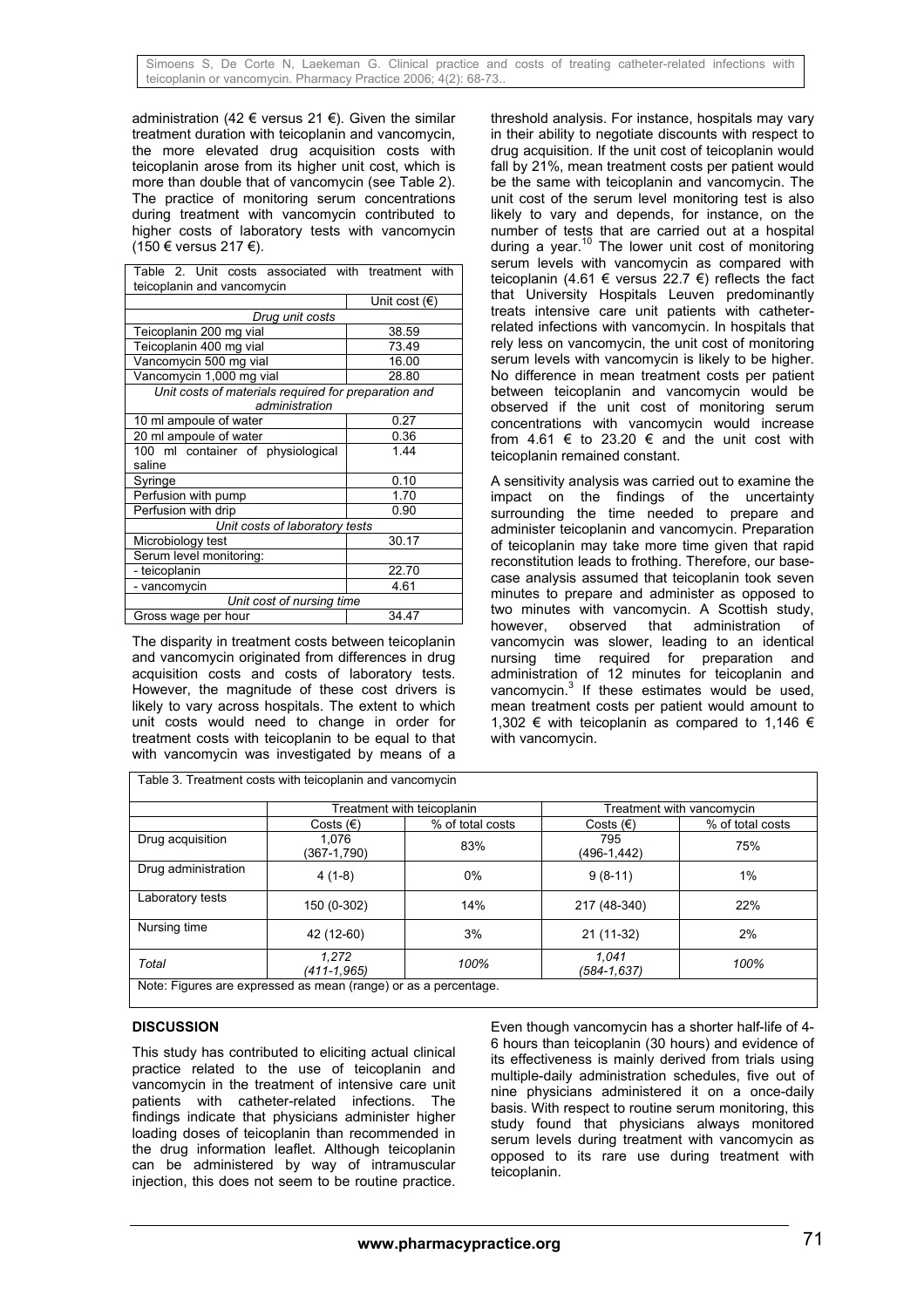Simoens S, De Corte N, Laekeman G. Clinical practice and costs of treating catheter-related infections with teicoplanin or vancomycin. Pharmacy Practice 2006; 4(2): 68-73.

Given the similar efficacy of these two glycopeptides, a cost-minimisation analysis was also carried out. The findings showed that the more elevated treatment cost with teicoplanin mainly originates from higher drug acquisition costs. Differences in drug acquisition costs between teicoplanin and vancomycin are in part influenced by the steady decrease in the unit cost of vancomycin as a result of generic competition. More frequent monitoring of serum concentrations generated higher costs of laboratory tests during treatment with vancomycin. However, resource utilisation advantages from fewer laboratory tests associated with teicoplanin only partially offset higher drug acquisition costs. Treatment costs of teicoplanin and vancomycin turned out to be sensitive to changes in drug unit costs and unit costs of the serum level monitoring test. The findings of our study are similar to those of a Scottish and a Spanish study that determined treatment costs based on patient records. $3,4$  This indicates that the Delphi survey technique is an appropriate alternative method to analysing patient records when estimating resource utilization and costs in an economic evaluation.

The findings must be interpreted with the following caveats in mind. The Delphi panel consisted of nine experts who practiced in a variety of hospitals across Belgium, enhancing representativeness of study participants and generalisability of findings. Although the study enrolled a small number of physicians, other studies employing the Delphi technique have enrolled a similar number of participants.<sup>9</sup> Information about some unit costs was derived from a 1,900-bed university hospital and may not be comparable to those pertaining to other hospitals. Potential variation in unit costs was taken into account by means of a threshold analysis which investigated how much unit costs would have to change for treatment costs with teicoplanin and vancomycin to be equal.

It should be noted that costs are one of the factors informing the choice of physicians between teicoplanin and vancomycin. Other factors that need to be taken into account include route of administration, patient profile and the occurrence of adverse events, such as nephrotoxicity, ototoxicity and 'Red man' syndrome (i.e. erythema, pruritus and flushing of the upper torso). Teicoplanin offers the advantage over vancomycin that it has a longer half-life, making once-daily administration through different routes feasible. Nephrotoxicity, ototoxicity

and 'Red man' syndrome are relatively uncommon during treatment with teicoplanin, implying that serum monitoring is not necessary.<sup>1</sup> On the other hand, physicians have greater clinical experience with vancomycin and incidence of ototoxicity is low. Nephrotoxicity during treatment with vancomycin has been reported, but only in patients with renal failure, pseudomembranous colitis or in patients who are given concomitant aminoglycosides.<sup>8</sup> Monitoring of serum concentrations in these patients is recommended. Treatment with vancomycin is associated with the occurrence of 'Red man' syndrome, although this can be avoided by slowing down the infusion rate or by prior administration of a histamine H1-receptor antagonist.<sup>11</sup>

## **CONCLUSIONS**

This analysis of clinical practice regarding treatment of catheter-related infections with glycopeptides indicated that physicians tend to administer higher loading doses of teicoplanin than recommended in the drug information leaflet. Even though effectiveness data of vancomycin principally originate from trials using multiple-daily administration schedules, some physicians administer it on a once-daily basis. The analysis of costs showed that treatment with teicoplanin is more expensive than with vancomycin. This is because lower costs of laboratory tests with teicoplanin only partially offset higher drug acquisition costs. In addition to efficacy and costs, other factors such as route of administration, patient profile and adverse effects need to inform the choice between teicoplanin and vancomycin.

#### **ACKNOWLEDGEMENTS**

Financial support for this study was received from Sanofi-Aventis. The authors have no conflicts of interest that are directly relevant to the content of this manuscript. The authors would like to express their gratitude to Alexander Van Der Cruysse (Sanofi-Aventis) and to Nathalie Delesie, Annelies Peetermans, Sofie Schollaert, Mieke Suenens, Els Swiggers and Pieter Vermeersch who contributed to this study as part of their fourth-year pharmacy course on pharmaceutical care and policy.

## **References**

- 1. Wood MJ. The comparative efficacy and safety of teicoplanin and vancomycin. J Antimicrob Chemother 1996; 37: 209- 22.
- 2. Zeckel ML. A closer look at vancomycin, teicoplanin, and antimicrobial resistance. J Chemother 1997; 9: 311-35.
- 3. Davey PG, South R, Malek MMH. Impact of glycopeptide therapy after hospital discharge on inpatient costs: a comparison of teicoplanin and vancomycin. J Antimicrob Chemother 1996; 37: 623-33.
- 4. Abad F, Calbo F, Zapater P, Rodriguez-Vilanova F, Garcia-Perez LE, Sacristan JA. Comparative pharmacoeconomic study of vancomycin and teicoplanin in intensive care patients. Int J Antimicrob Agents 2000; 15: 65-71.
- 5. Powell C. The Delphi technique: myths and realities. J Adv Nurs 2003; 41: 376-82.
- 6. Whitman N. The committee meeting alternative: using the Delphi technique. J Nurs Adm 1990; 20: 30-7.
- 7. McKenna HP. The Delphi technique: a worthwile approach for nursing? J Adv Nurs 1994; 19: 1221-5.